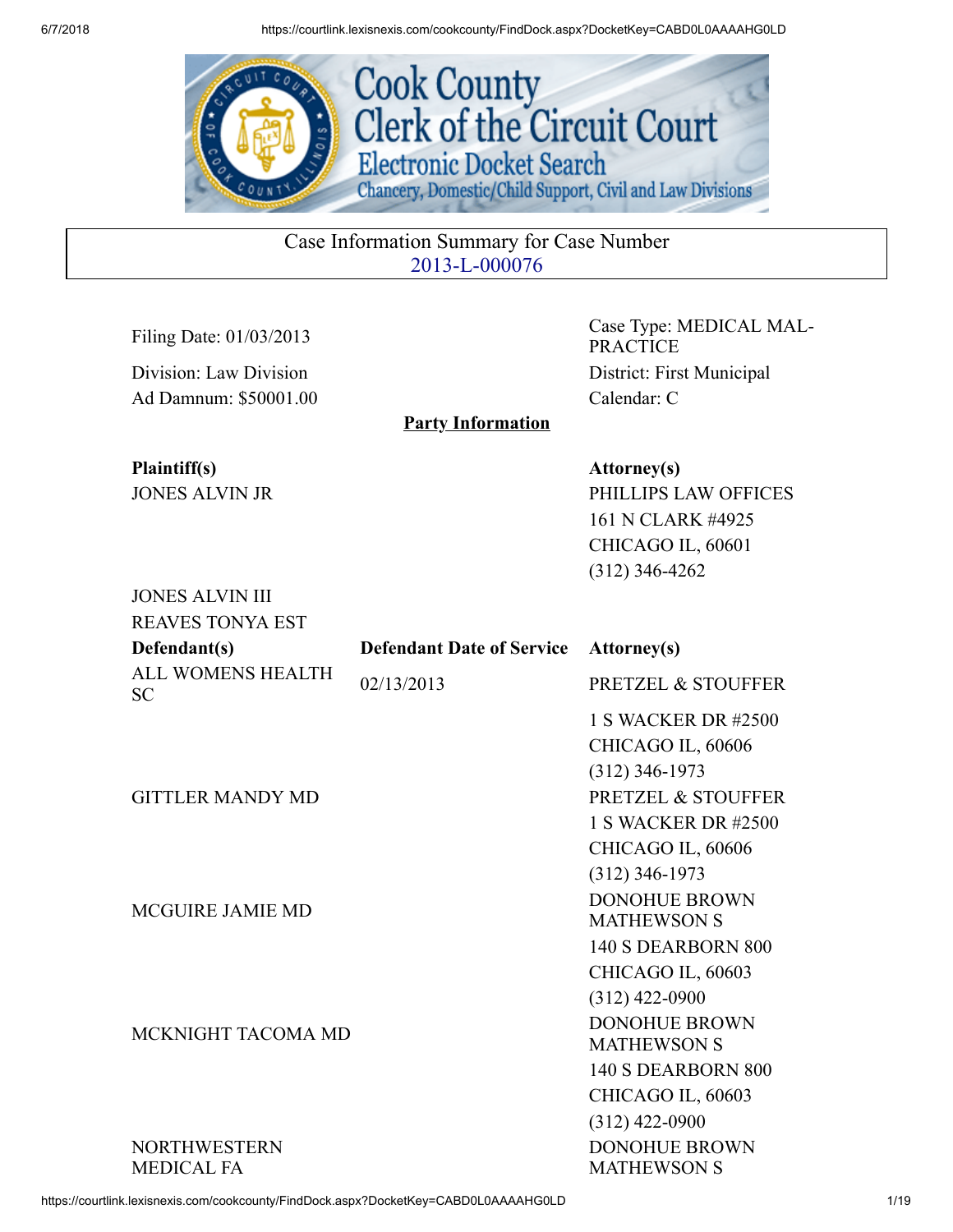140 S DEARBORN 800 CHICAGO IL, 60603 (312) 422-0900

ILLINO PRETZEL & STOUFFER

1 S WACKER DR #2500 CHICAGO IL, 60606 (312) 346-1973

#### **Case Activity**

Activity Date: 01/03/2013 Participant: JONES ALVIN JR

#### MEDICAL MAL-PRACTICE COMPLAINT FILED

Court Fee: 337.00 Ad Damnum Amount: 50001.00

PLANNED PARENTHOOD

Attorney: PHILLIPS LAW OFFICES

Activity Date:  $01/07/2013$  Participant: JONES ALVIN JR

CASE MANAGEMENT DATE GENERATED

Date: 04/02/2013 Court Time: 0930

Activity Date: 01/16/2013 Participant: PLANNED PARENTHOOD IL

APPEARANCE FILED - FEE PAID - (JURY DEMAND)

Court Fee: 436.00 Attorney: PRETZEL & STOUFFER

Activity Date:  $01/16/2013$  Participant: GITTLER MANDY MD

APPEARANCE FILED - FEE PAID - (JURY DEMAND)

Attorney: PRETZEL & STOUFFER

#### Activity Date: 01/16/2013 Participant: PLANNED PARENTHOOD

ANSWER FILED

Attorney: PRETZEL & STOUFFER

Activity Date: 01/16/2013 Participant: PLANNED PARENTHOOD

#### NOTICE OF FILING FILED

Attorney: PRETZEL & STOUFFER

Activity Date: 01/16/2013 Participant: PLANNED PARENTHOOD

PROOF OF SERVICE FILED

Attorney: PRETZEL & STOUFFER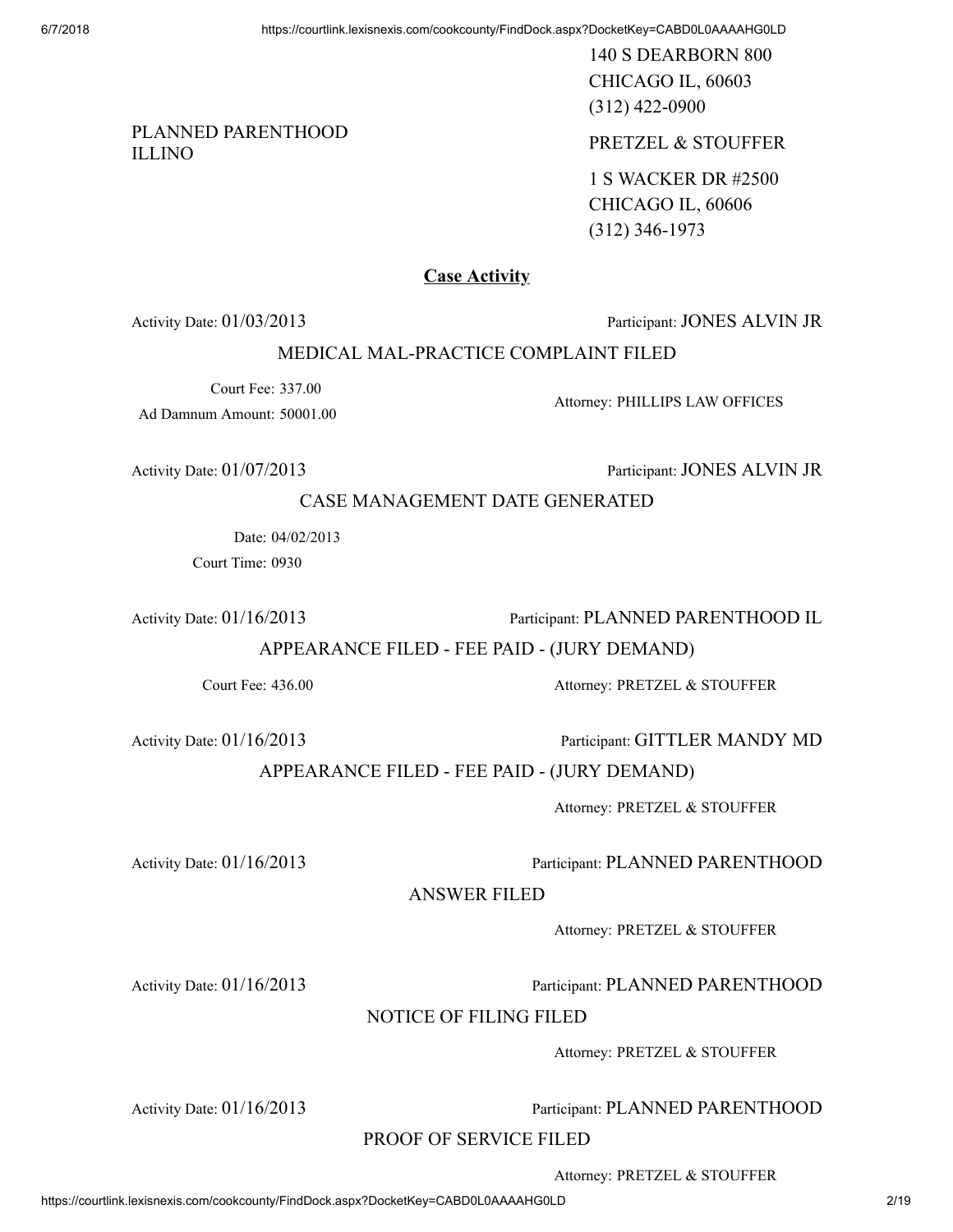#### Activity Date:  $01/29/2013$  Participant: NORTHWESTERN MEMOR HSP

#### APPEARANCE FILED - FEE PAID - (JURY DEMAND)

Court Fee: 436.00

Attorney: DONOHUE BROWN MATHEWSON S

Activity Date: 01/29/2013 Participant: NORTHWESTERN MED FAC F

APPEARANCE FILED - FEE PAID - (JURY DEMAND)

Attorney: DONOHUE BROWN MATHEWSON S

Activity Date: 01/29/2013 Participant: MCKNIGHT TACOMA MD

APPEARANCE FILED - FEE PAID - (JURY DEMAND)

Attorney: DONOHUE BROWN MATHEWSON S

Activity Date: 01/29/2013 Participant: MCGUIRE JAMIE MD

APPEARANCE FILED - FEE PAID - (JURY DEMAND)

Attorney: DONOHUE BROWN MATHEWSON S

Activity Date:  $01/29/2013$  Participant: MCGUIRE JAMIE MD

NOTICE OF FILING FILED

Attorney: DONOHUE BROWN MATHEWSON S

Activity Date:  $01/29/2013$  Participant: MCKNIGHT TACOMA MD

NOTICE OF FILING FILED

Attorney: DONOHUE BROWN MATHEWSON S

Activity Date: 01/29/2013 Participant: NORTHWESTERN MEDIC

NOTICE OF FILING FILED

Attorney: DONOHUE BROWN MATHEWSON S

Activity Date: 01/29/2013 Participant: MCGUIRE JAMIE MD

PROOF OF SERVICE FILED

Attorney: DONOHUE BROWN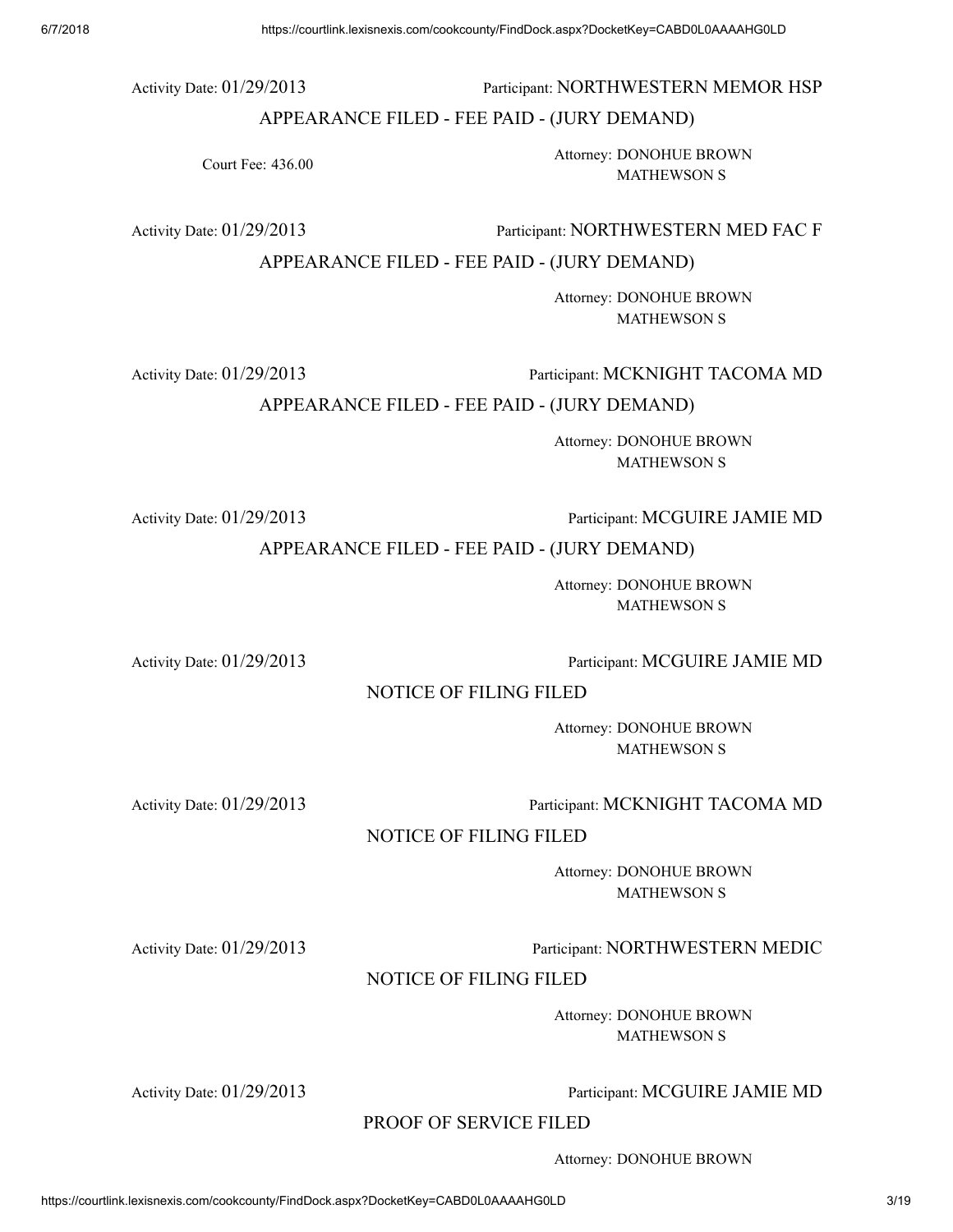MATHEWSON S

| Activity Date: 01/29/2013 | Participant: MCKNIGHT TACOMA MD                            |
|---------------------------|------------------------------------------------------------|
|                           | PROOF OF SERVICE FILED                                     |
|                           | Attorney: DONOHUE BROWN<br><b>MATHEWSON S</b>              |
| Activity Date: 01/29/2013 | Participant: NORTHWESTERN MEDIC<br>PROOF OF SERVICE FILED  |
|                           | Attorney: DONOHUE BROWN<br><b>MATHEWSON S</b>              |
| Activity Date: 02/01/2013 | Participant: JONES ALVIN JR<br><b>ALIAS SUMMONS ISSUED</b> |
|                           |                                                            |
| Court Fee: 6.00           | Attorney: PHILLIPS LAW OFFICES                             |
| Activity Date: 02/07/2013 | Participant: JONES ALVIN JR<br><b>CERTIFICATE FILED</b>    |
|                           | Attorney: PHILLIPS LAW OFFICES                             |
| Activity Date: 02/07/2013 | Participant: JONES ALVIN JR<br><b>CERTIFICATE FILED</b>    |
|                           | Attorney: PHILLIPS LAW OFFICES                             |
| Activity Date: 02/07/2013 | Participant: JONES ALVIN JR<br><b>CERTIFICATE FILED</b>    |
|                           | Attorney: PHILLIPS LAW OFFICES                             |
| Activity Date: 02/07/2013 | Participant: JONES ALVIN III<br><b>CERTIFICATE FILED</b>   |
|                           | Attorney: PHILLIPS LAW OFFICES                             |
| Activity Date: 02/07/2013 | Participant: JONES ALVIN III<br><b>CERTIFICATE FILED</b>   |
|                           | Attornau: DUII I IDC I AW OFFICES                          |

Attorney: PHILLIPS LAW OFFICES

Activity Date:  $02/07/2013$  Participant: JONES ALVIN III

## CERTIFICATE FILED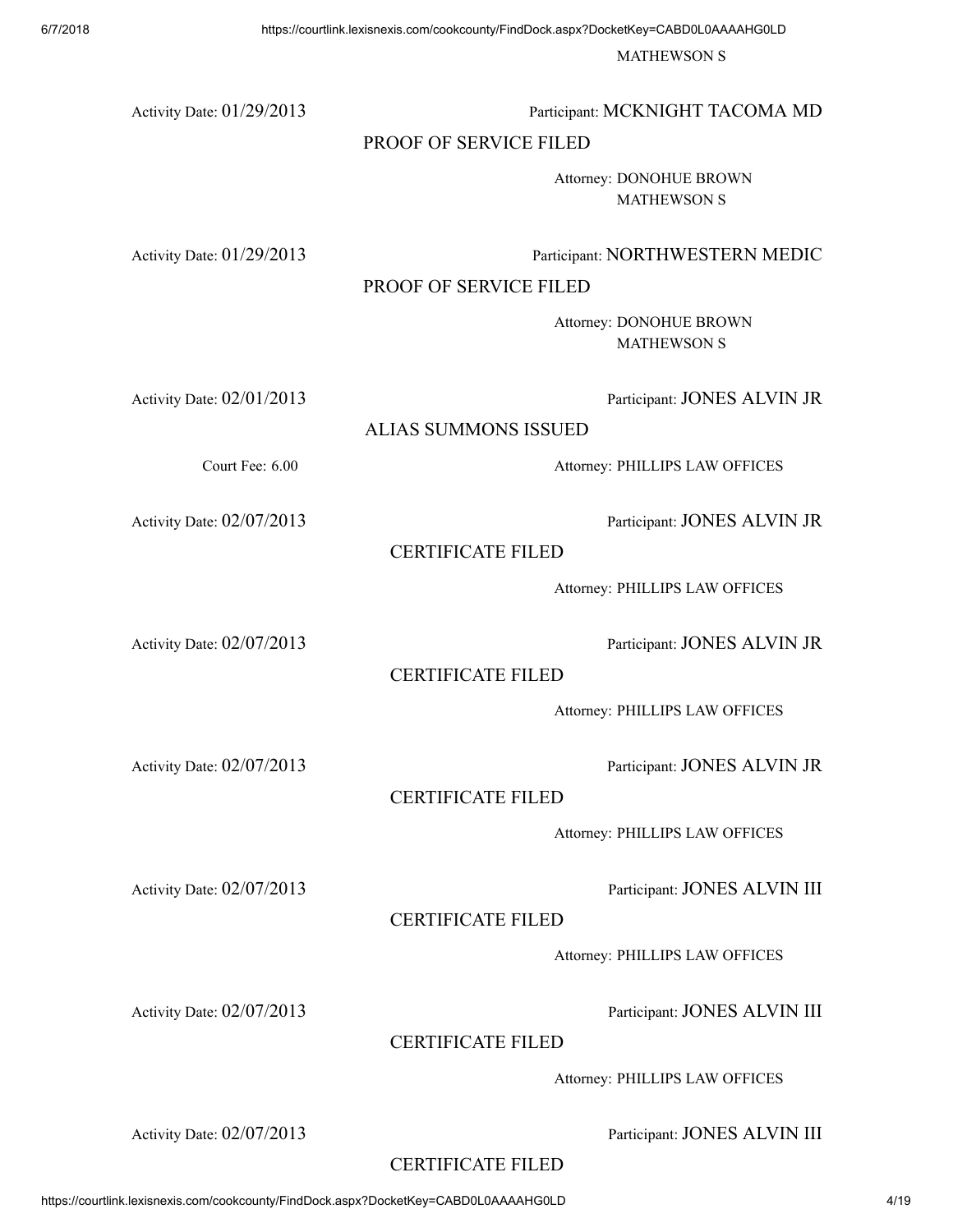Attorney: PHILLIPS LAW OFFICES

Activity Date:  $02/07/2013$  Participant: REAVES TONYA EST

## CERTIFICATE FILED

Attorney: PHILLIPS LAW OFFICES

Activity Date: 02/07/2013 Participant: REAVES TONYA EST

## CERTIFICATE FILED

Attorney: PHILLIPS LAW OFFICES

Activity Date: 02/07/2013 Participant: REAVES TONYA EST

## CERTIFICATE FILED

Attorney: PHILLIPS LAW OFFICES

Activity Date:  $02/07/2013$  Participant: JONES ALVIN JR

## INTERROGATORIES FILED

Attorney: PHILLIPS LAW OFFICES

Activity Date:  $02/07/2013$  Participant: JONES ALVIN JR

## INTERROGATORIES FILED

Attorney: PHILLIPS LAW OFFICES

Activity Date:  $02/07/2013$  Participant: JONES ALVIN III

## INTERROGATORIES FILED

Attorney: PHILLIPS LAW OFFICES

Activity Date:  $02/07/2013$  Participant: JONES ALVIN III

INTERROGATORIES FILED

Attorney: PHILLIPS LAW OFFICES

Activity Date:  $02/07/2013$  Participant: REAVES TONYA EST

## INTERROGATORIES FILED

Attorney: PHILLIPS LAW OFFICES

Activity Date:  $02/07/2013$  Participant: REAVES TONYA EST

INTERROGATORIES FILED

Attorney: PHILLIPS LAW OFFICES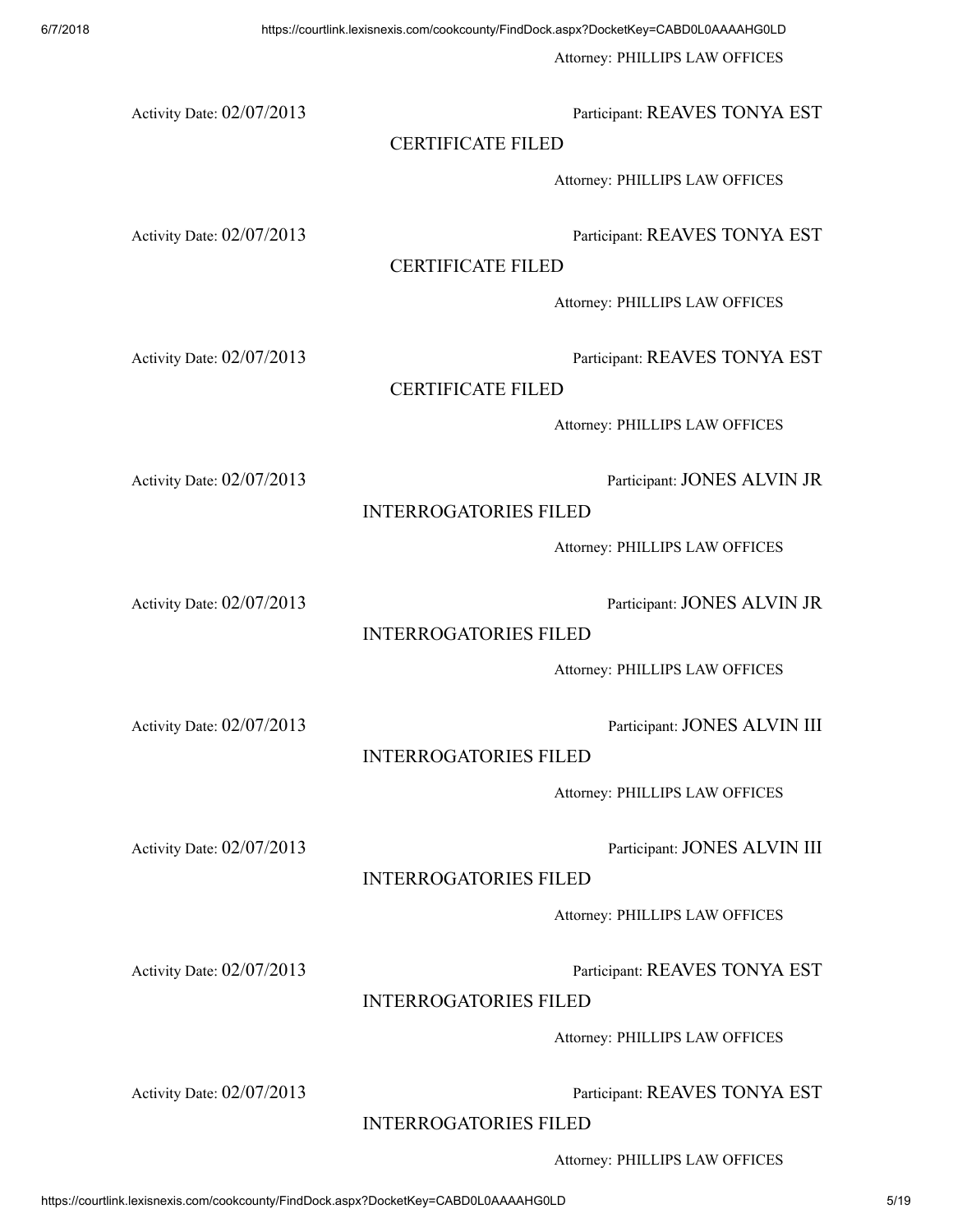6/7/2018 https://courtlink.lexisnexis.com/cookcounty/FindDock.aspx?DocketKey=CABD0L0AAAAHG0LD Activity Date:  $02/07/2013$  Participant: JONES ALVIN JR NOTICE OF FILING FILED Attorney: PHILLIPS LAW OFFICES Activity Date: 02/07/2013 Participant: JONES ALVIN JR NOTICE OF FILING FILED Attorney: PHILLIPS LAW OFFICES Activity Date: 02/07/2013 Participant: JONES ALVIN JR NOTICE OF FILING FILED Attorney: PHILLIPS LAW OFFICES Activity Date:  $02/07/2013$  Participant: JONES ALVIN III NOTICE OF FILING FILED Attorney: PHILLIPS LAW OFFICES Activity Date:  $02/07/2013$  Participant: JONES ALVIN III NOTICE OF FILING FILED Attorney: PHILLIPS LAW OFFICES Activity Date:  $02/07/2013$  Participant: JONES ALVIN III NOTICE OF FILING FILED Attorney: PHILLIPS LAW OFFICES Activity Date: 02/07/2013 Participant: REAVES TONYA EST NOTICE OF FILING FILED

Attorney: PHILLIPS LAW OFFICES

Activity Date: 02/07/2013 Participant: REAVES TONYA EST

#### NOTICE OF FILING FILED

Attorney: PHILLIPS LAW OFFICES

Activity Date: 02/07/2013 Participant: REAVES TONYA EST

NOTICE OF FILING FILED

Attorney: PHILLIPS LAW OFFICES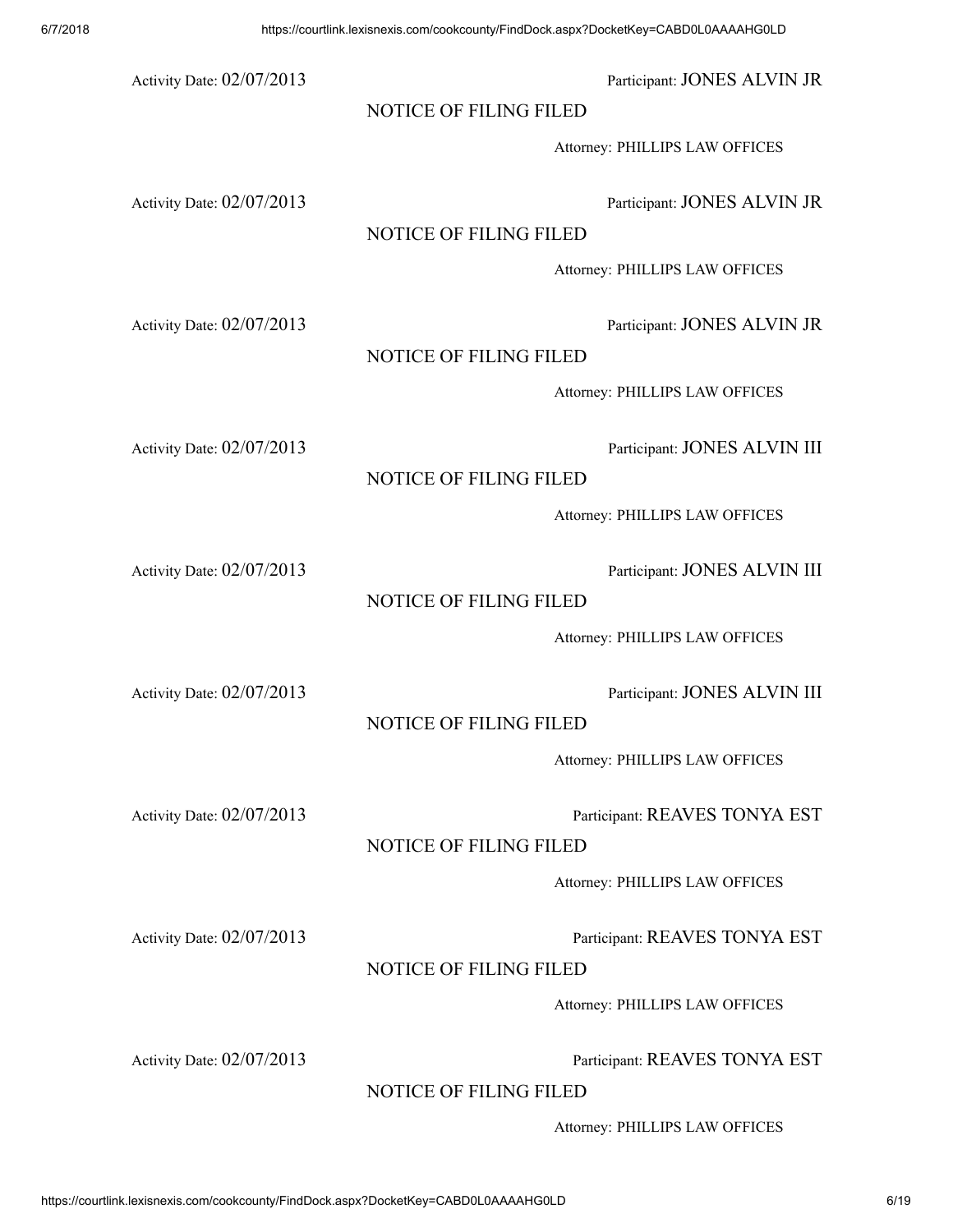| 6/7/2018 |                           | https://courtlink.lexisnexis.com/cookcounty/FindDock.aspx?DocketKey=CABD0L0AAAAHG0LD |
|----------|---------------------------|--------------------------------------------------------------------------------------|
|          | Activity Date: 02/07/2013 | Participant: JONES ALVIN JR                                                          |
|          |                           | PROOF OF SERVICE FILED                                                               |
|          |                           | Attorney: PHILLIPS LAW OFFICES                                                       |
|          | Activity Date: 02/07/2013 | Participant: JONES ALVIN JR<br>PROOF OF SERVICE FILED                                |
|          |                           | Attorney: PHILLIPS LAW OFFICES                                                       |
|          |                           |                                                                                      |
|          | Activity Date: 02/07/2013 | Participant: JONES ALVIN JR<br>PROOF OF SERVICE FILED                                |
|          |                           | Attorney: PHILLIPS LAW OFFICES                                                       |
|          | Activity Date: 02/07/2013 | Participant: JONES ALVIN III                                                         |
|          |                           | PROOF OF SERVICE FILED                                                               |
|          |                           | Attorney: PHILLIPS LAW OFFICES                                                       |
|          | Activity Date: 02/07/2013 | Participant: JONES ALVIN III                                                         |
|          |                           | PROOF OF SERVICE FILED                                                               |
|          |                           | Attorney: PHILLIPS LAW OFFICES                                                       |
|          | Activity Date: 02/07/2013 | Participant: JONES ALVIN III                                                         |
|          |                           | PROOF OF SERVICE FILED                                                               |
|          |                           | Attorney: PHILLIPS LAW OFFICES                                                       |
|          | Activity Date: 02/07/2013 | Participant: REAVES TONYA EST                                                        |
|          |                           | PROOF OF SERVICE FILED                                                               |
|          |                           | Attorney: PHILLIPS LAW OFFICES                                                       |
|          | Activity Date: 02/07/2013 | Participant: REAVES TONYA EST                                                        |
|          |                           | PROOF OF SERVICE FILED                                                               |
|          |                           | Attorney: PHILLIPS LAW OFFICES                                                       |
|          |                           |                                                                                      |

Activity Date: 02/07/2013 Participant: REAVES TONYA EST

PROOF OF SERVICE FILED

Attorney: PHILLIPS LAW OFFICES

Activity Date: 02/13/2013 Participant: ALL WOMENS HEALTH SC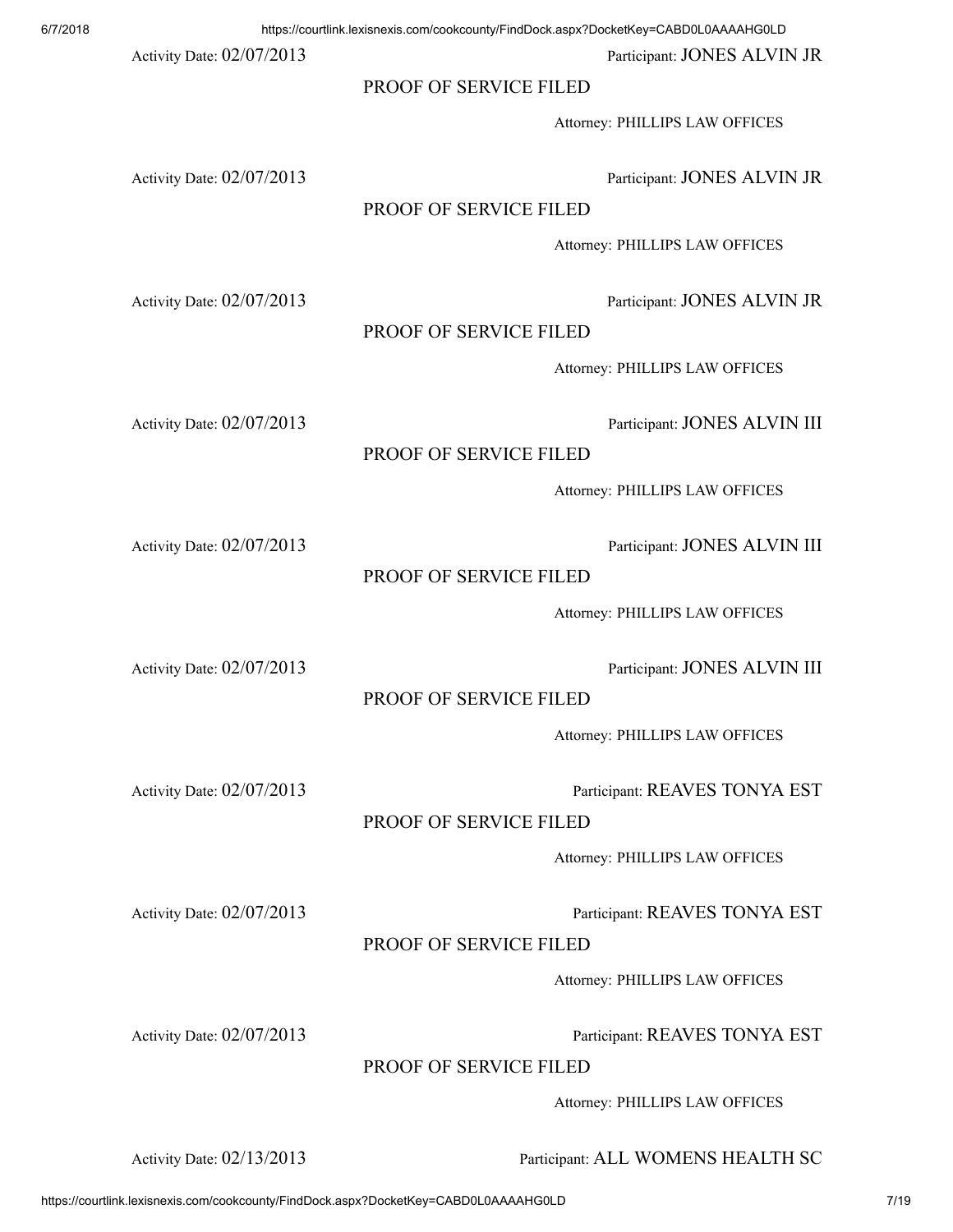APPEARANCE FILED - FEE PAID -

Court Fee: 206.00 Attorney: PRETZEL & STOUFFER

Activity Date: 02/13/2013 Participant: ALL WOMENS HEALTH SC

#### ALIAS SUMMONS - RETD P.S.

Date: 02/13/2013 Court Fee: 60.00

Microfilm: LD000000000

Activity Date: 02/13/2013 Participant: ALL WOMENS HEALTH

CERTIFICATE FILED

Attorney: PRETZEL & STOUFFER

Activity Date: 02/13/2013 Participant: ALL WOMENS HEALTH

NOTICE OF FILING FILED

Attorney: PRETZEL & STOUFFER

Activity Date: 02/13/2013 Participant: ALL WOMENS HEALTH

PROOF OF SERVICE FILED

Attorney: PRETZEL & STOUFFER

Activity Date:  $02/25/2013$  Participant: JONES ALVIN JR

AFFIDAVIT FILED

Attorney: PHILLIPS LAW OFFICES

Activity Date: 02/25/2013 Participant: JONES ALVIN III

AFFIDAVIT FILED

Attorney: PHILLIPS LAW OFFICES

Activity Date:  $02/25/2013$  Participant: REAVES TONYA EST

AFFIDAVIT FILED

Attorney: PHILLIPS LAW OFFICES

Activity Date:  $02/25/2013$  Participant: JONES ALVIN JR

CERTIFICATE FILED

Attorney: PHILLIPS LAW OFFICES

Activity Date:  $02/25/2013$  Participant: JONES ALVIN III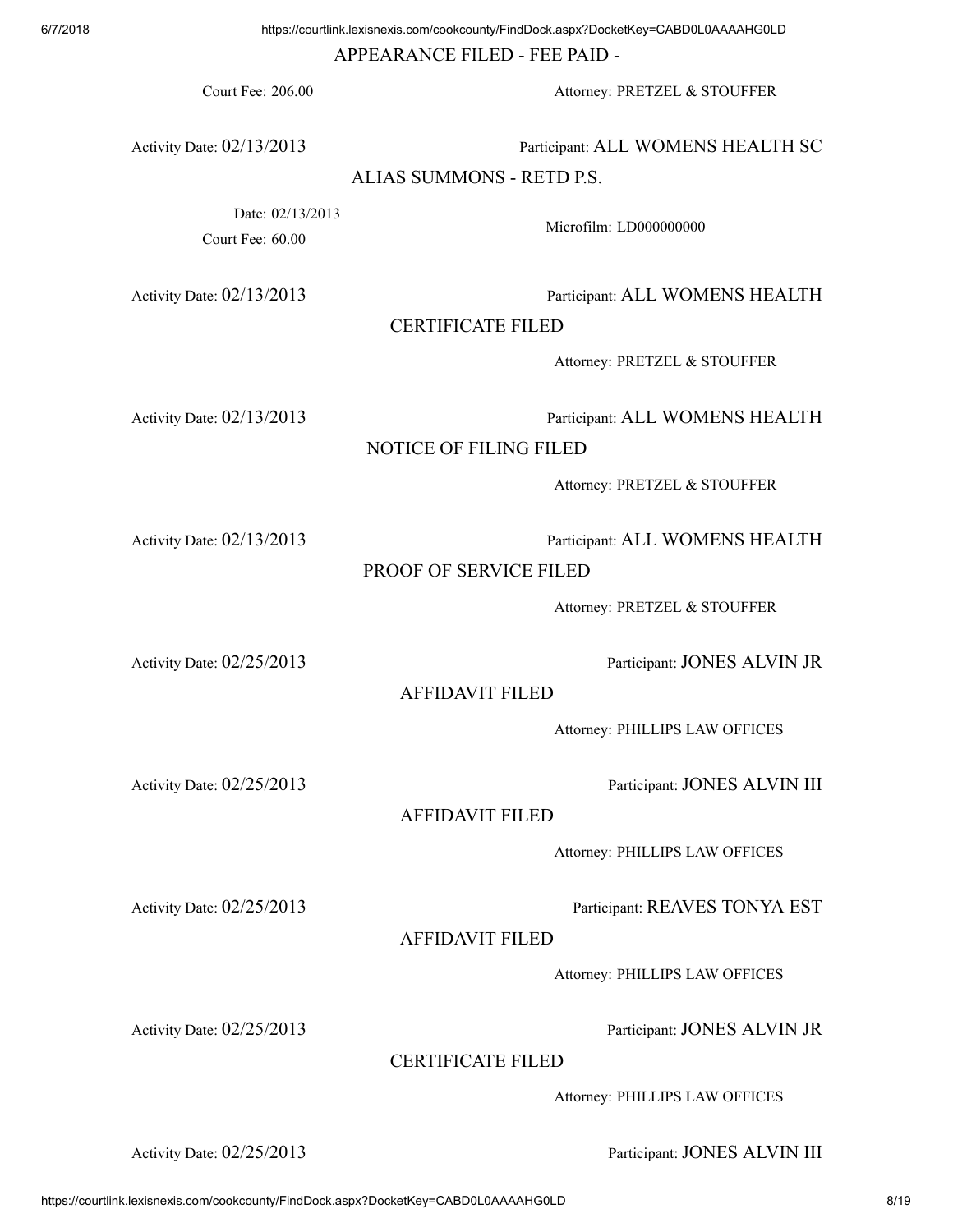### CERTIFICATE FILED

Attorney: PHILLIPS LAW OFFICES

Activity Date: 02/25/2013 Participant: REAVES TONYA EST

## CERTIFICATE FILED

Attorney: PHILLIPS LAW OFFICES

Activity Date:  $02/25/2013$  Participant: JONES ALVIN JR

CERTIFICATE FILED

Attorney: PHILLIPS LAW OFFICES

Activity Date: 02/25/2013 Participant: JONES ALVIN III

## CERTIFICATE FILED

Attorney: PHILLIPS LAW OFFICES

Activity Date:  $02/25/2013$  Participant: REAVES TONYA EST

CERTIFICATE FILED

Attorney: PHILLIPS LAW OFFICES

Activity Date:  $02/25/2013$  Participant: JONES ALVIN JR

EXHIBITS FILED

Attorney: PHILLIPS LAW OFFICES

Activity Date:  $02/25/2013$  Participant: JONES ALVIN III

## EXHIBITS FILED

Attorney: PHILLIPS LAW OFFICES

Activity Date: 02/25/2013 Participant: REAVES TONYA EST

EXHIBITS FILED

Attorney: PHILLIPS LAW OFFICES

Activity Date:  $02/25/2013$  Participant: JONES ALVIN JR

EXHIBITS FILED

Attorney: PHILLIPS LAW OFFICES

Activity Date:  $02/25/2013$  Participant: JONES ALVIN III

## EXHIBITS FILED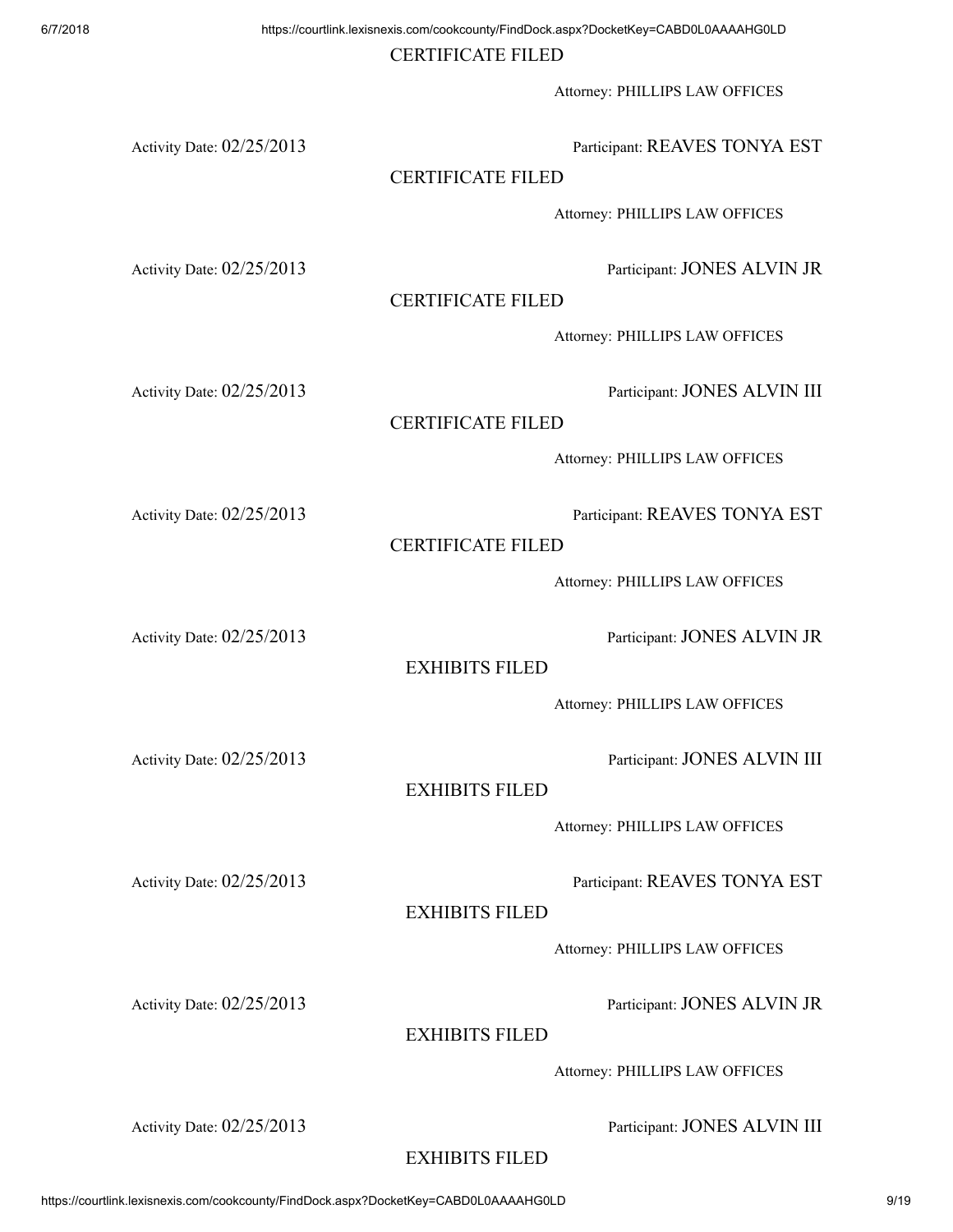Attorney: PHILLIPS LAW OFFICES

Activity Date:  $02/25/2013$  Participant: REAVES TONYA EST

## EXHIBITS FILED

Attorney: PHILLIPS LAW OFFICES

Activity Date:  $02/25/2013$  Participant: JONES ALVIN JR

ANSWER FILED

Attorney: PHILLIPS LAW OFFICES

Activity Date: 02/25/2013 Participant: JONES ALVIN III

ANSWER FILED

Attorney: PHILLIPS LAW OFFICES

Activity Date: 02/25/2013 Participant: REAVES TONYA EST

ANSWER FILED

Attorney: PHILLIPS LAW OFFICES

Activity Date:  $02/25/2013$  Participant: JONES ALVIN JR

ANSWER TO INTERROGATORIES FILED

Attorney: PHILLIPS LAW OFFICES

Activity Date:  $02/25/2013$  Participant: JONES ALVIN III

ANSWER TO INTERROGATORIES FILED

Attorney: PHILLIPS LAW OFFICES

Activity Date: 02/25/2013 Participant: REAVES TONYA EST

ANSWER TO INTERROGATORIES FILED

Attorney: PHILLIPS LAW OFFICES

Activity Date:  $02/25/2013$  Participant: JONES ALVIN JR

## NOTICE OF MOTION FILED

Attorney: PHILLIPS LAW OFFICES

Attorney: PHILLIPS LAW OFFICES

Activity Date:  $02/25/2013$  Participant: JONES ALVIN III

NOTICE OF MOTION FILED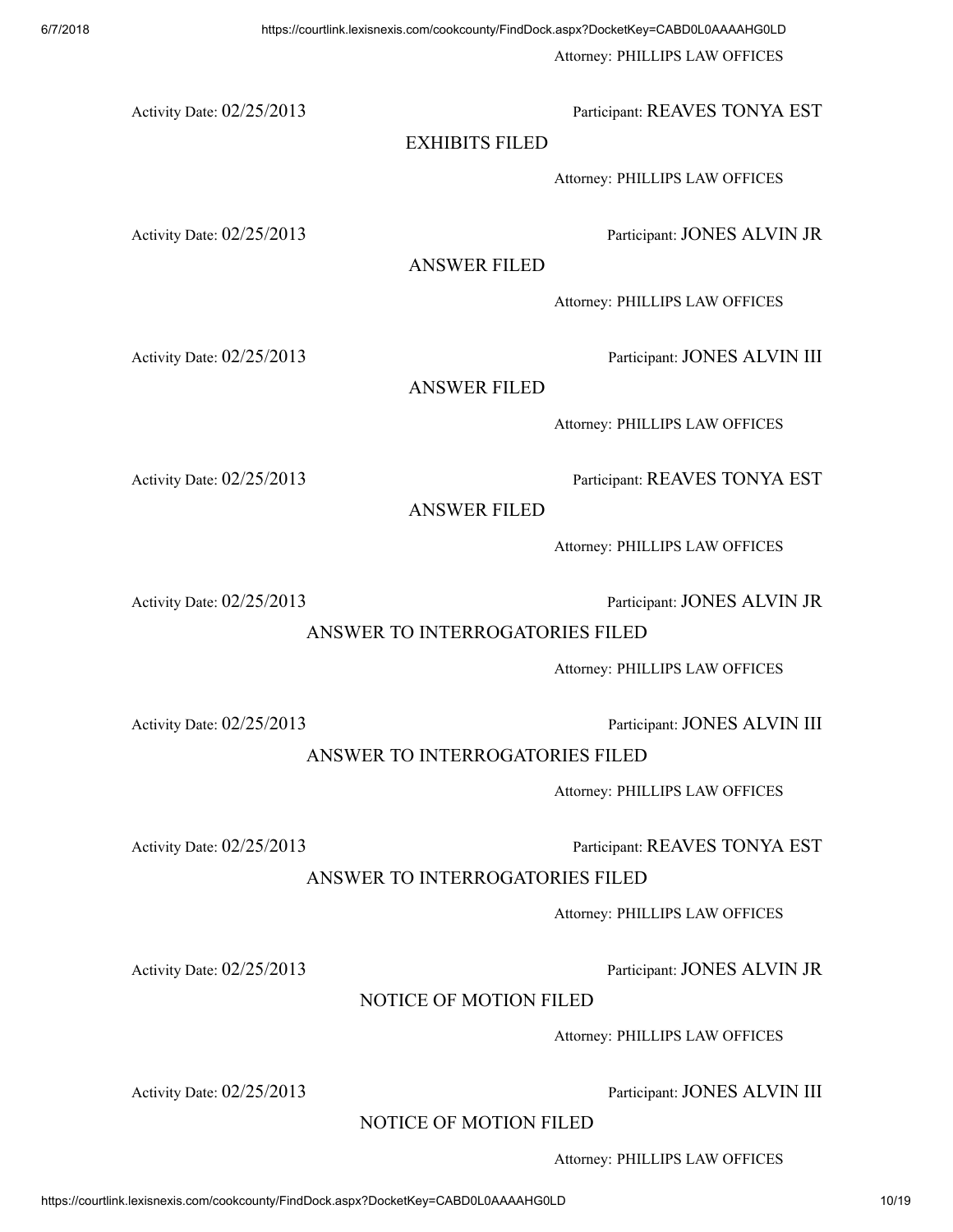# 6/7/2018 https://courtlink.lexisnexis.com/cookcounty/FindDock.aspx?DocketKey=CABD0L0AAAAHG0LD Activity Date:  $02/25/2013$  Participant: REAVES TONYA EST NOTICE OF MOTION FILED Attorney: PHILLIPS LAW OFFICES Activity Date:  $02/25/2013$  Participant: JONES ALVIN JR NOTICE OF FILING FILED Attorney: PHILLIPS LAW OFFICES Activity Date:  $02/25/2013$  Participant: JONES ALVIN III NOTICE OF FILING FILED Attorney: PHILLIPS LAW OFFICES Activity Date:  $02/25/2013$  Participant: REAVES TONYA EST NOTICE OF FILING FILED Attorney: PHILLIPS LAW OFFICES Activity Date:  $02/25/2013$  Participant: JONES ALVIN JR NOTICE OF FILING FILED Attorney: PHILLIPS LAW OFFICES Activity Date:  $02/25/2013$  Participant: JONES ALVIN III NOTICE OF FILING FILED Attorney: PHILLIPS LAW OFFICES Activity Date: 02/25/2013 Participant: REAVES TONYA EST NOTICE OF FILING FILED Attorney: PHILLIPS LAW OFFICES

Activity Date:  $02/25/2013$  Participant: JONES ALVIN JR

## PROOF OF SERVICE FILED

#### Attorney: PHILLIPS LAW OFFICES

Activity Date:  $02/25/2013$  Participant: JONES ALVIN III

PROOF OF SERVICE FILED

Attorney: PHILLIPS LAW OFFICES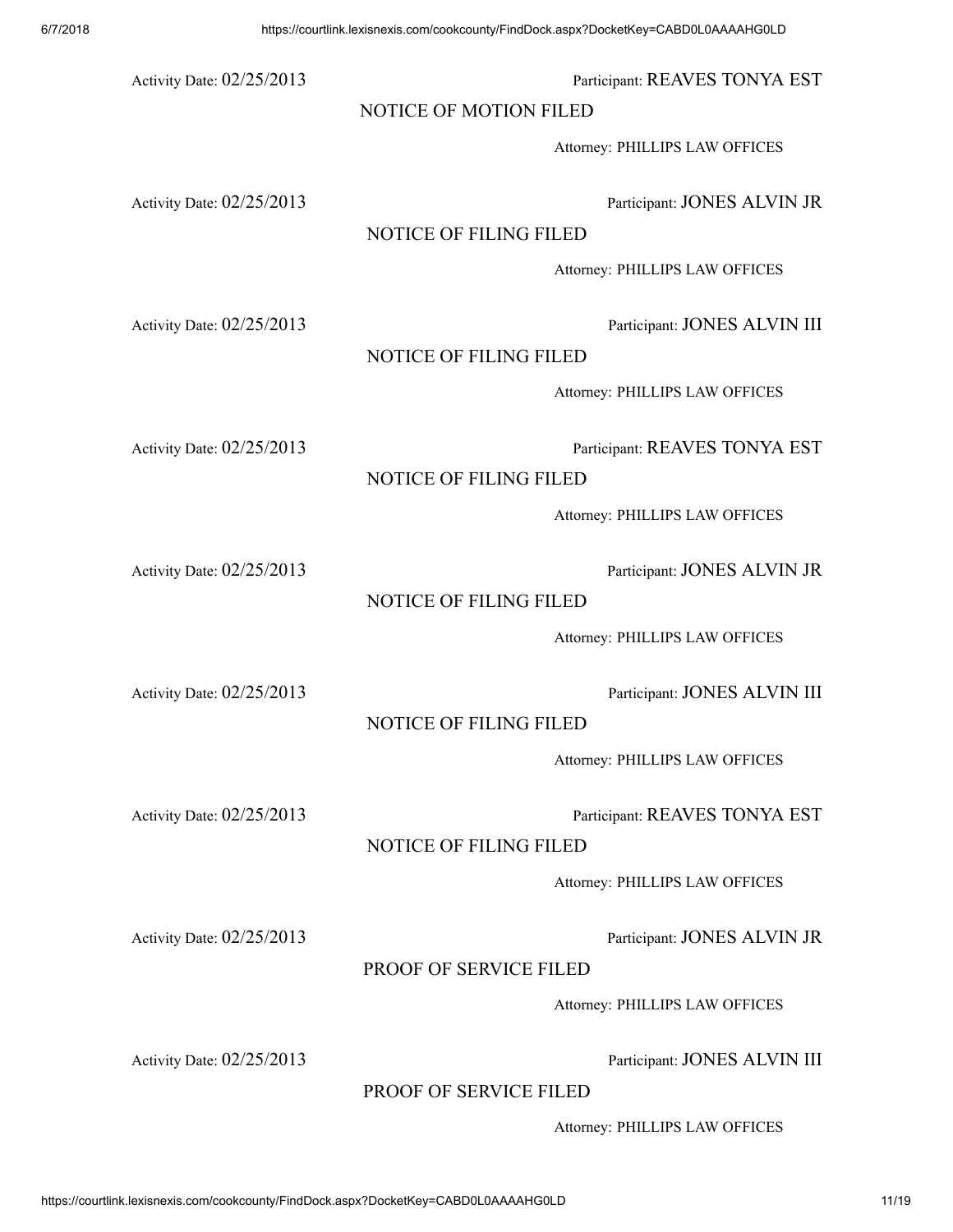Activity Date:  $02/25/2013$  Participant: REAVES TONYA EST

#### PROOF OF SERVICE FILED

Attorney: PHILLIPS LAW OFFICES

Activity Date:  $02/25/2013$  Participant: JONES ALVIN JR

#### PROOF OF SERVICE FILED

Attorney: PHILLIPS LAW OFFICES

Activity Date:  $02/25/2013$  Participant: JONES ALVIN III

#### PROOF OF SERVICE FILED

Attorney: PHILLIPS LAW OFFICES

Activity Date: 02/25/2013 Participant: REAVES TONYA EST

#### PROOF OF SERVICE FILED

Attorney: PHILLIPS LAW OFFICES

Activity Date:  $02/25/2013$  Participant: JONES ALVIN JR

#### PROOF OF SERVICE FILED

Attorney: PHILLIPS LAW OFFICES

PROOF OF SERVICE FILED

Attorney: PHILLIPS LAW OFFICES

Activity Date:  $02/25/2013$  Participant: REAVES TONYA EST

PROOF OF SERVICE FILED

Attorney: PHILLIPS LAW OFFICES

Activity Date: 02/25/2013 Participant: JONES ALVIN JR

MOTION FILED

Attorney: PHILLIPS LAW OFFICES

Activity Date:  $02/25/2013$  Participant: JONES ALVIN III

MOTION FILED

Attorney: PHILLIPS LAW OFFICES

Activity Date:  $02/25/2013$  Participant: REAVES TONYA EST

Activity Date:  $02/25/2013$  Participant: JONES ALVIN III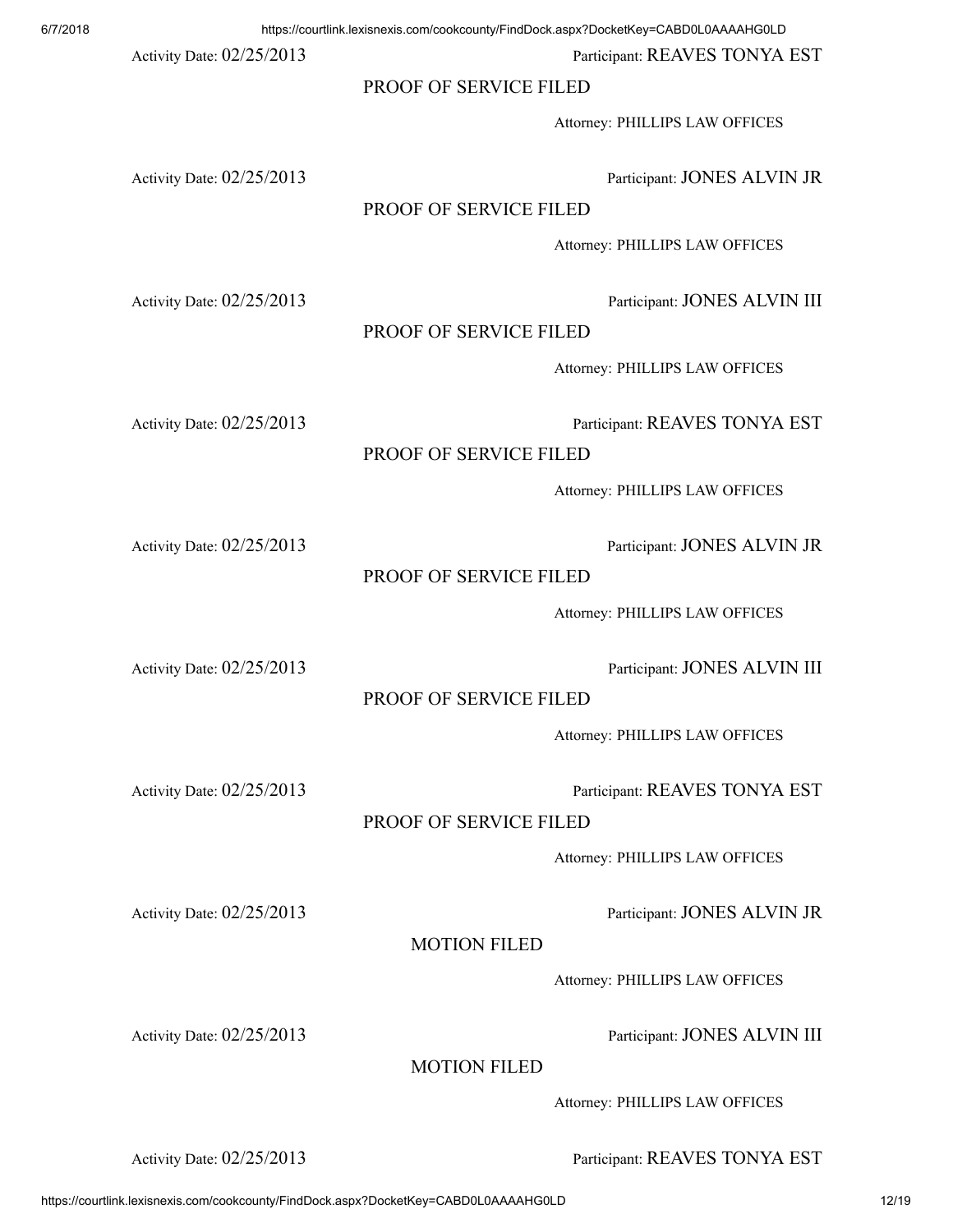#### MOTION FILED

Attorney: PHILLIPS LAW OFFICES

Activity Date:  $02/25/2013$  Participant: ALL WOMENS HLTH

## VOLUNTARY DISMISSAL SPECIFIC DEFENDANT W/LEAVE TO REFILE-ALLOWED

Judge: KIRBY, JOHN P.

Activity Date: 03/15/2013 Participant: JONES ALVIN JR

CERTIFICATE FILED

Attorney: PHILLIPS LAW OFFICES

Activity Date:  $03/15/2013$  Participant: JONES ALVIN JR

EXHIBITS FILED

Attorney: PHILLIPS LAW OFFICES

Activity Date: 03/15/2013 Participant: JONES ALVIN JR

#### INTERROGATORIES FILED

Attorney: PHILLIPS LAW OFFICES

Activity Date: 03/15/2013 Participant: JONES ALVIN JR

### NOTICE OF FILING FILED

Attorney: PHILLIPS LAW OFFICES

Activity Date:  $03/15/2013$  Participant: JONES ALVIN JR

### PROOF OF SERVICE FILED

Attorney: PHILLIPS LAW OFFICES

Activity Date: 03/22/2013 Participant: NORTHWESTERN MEDIC

ANSWER TO COMPLAINT FILED

Attorney: DONOHUE BROWN MATHEWSON S

Activity Date: 03/22/2013 Participant: NORTHWESTERN MEDIC

NOTICE OF FILING FILED

Attorney: DONOHUE BROWN MATHEWSON S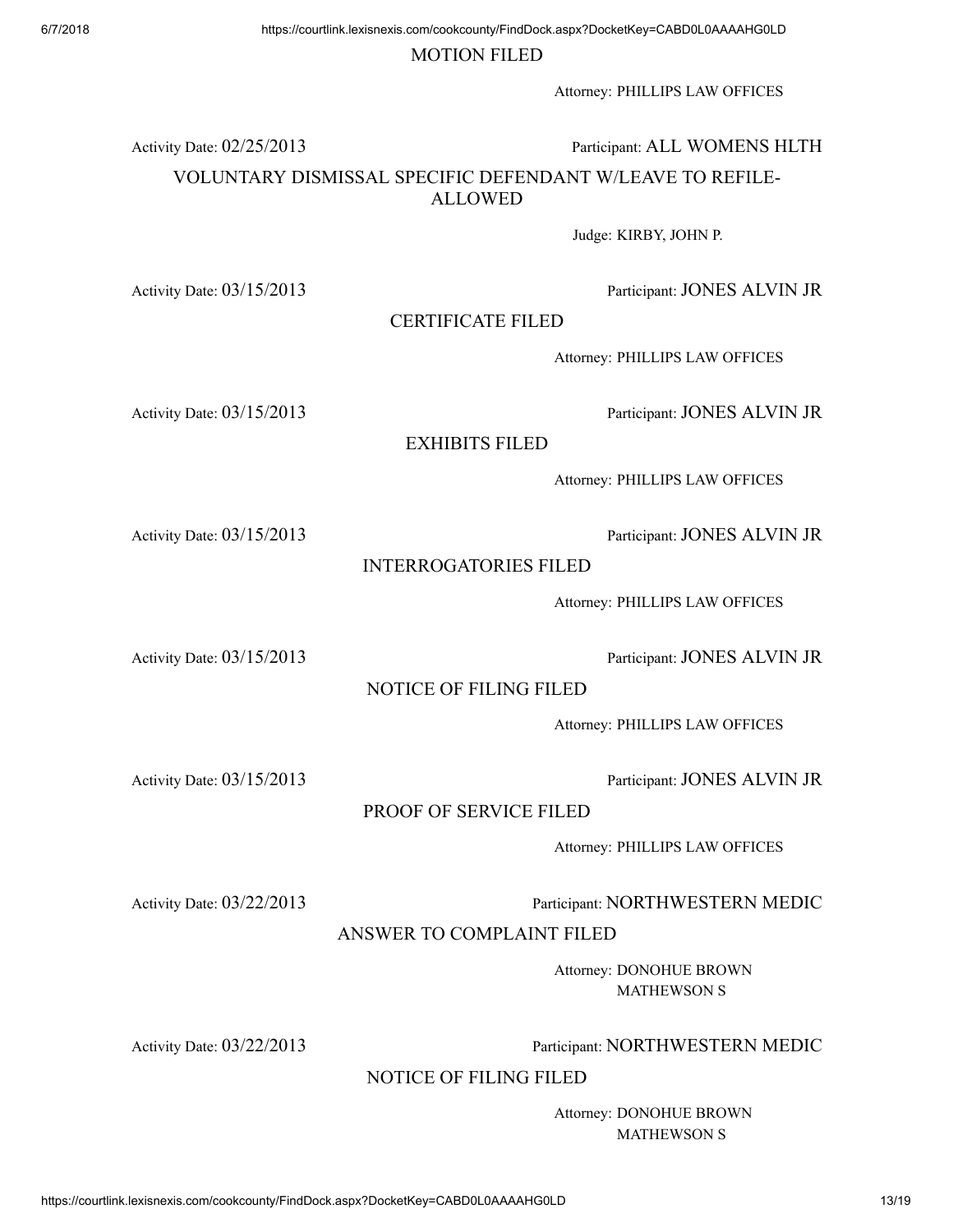Activity Date:  $03/22/2013$  Participant: NORTHWESTERN MEDIC

#### PROOF OF SERVICE FILED

Attorney: DONOHUE BROWN MATHEWSON S

Activity Date:  $04/02/2013$  Participant: JONES ALVIN

DISCOVERY - ALLOWED -

Date: 04/30/2013 Judge: KIRBY, JOHN P.

Activity Date: 04/02/2013 Participant: JONES ALVIN

CASE CONTINUED FOR CASE MANAGEMENT CONFERENCE - ALLOWED -

Date: 05/09/2013

Court Time: 1030

Activity Date: 04/02/2013 Participant: JONES ALVIN

CASE ASSIGNED TO CATEGORY 2 - DISC. COMPLETED IN 28 MONTHS

Judge: KIRBY, JOHN P.

Judge: KIRBY, JOHN P.

Activity Date: 04/04/2013 Participant: PLANNED PARENTHOOD

#### CERTIFICATE FILED

Attorney: PRETZEL & STOUFFER

Activity Date: 04/04/2013 Participant: PLANNED PARENTHOOD

#### NOTICE OF FILING FILED

Attorney: LIEBERMAN MARK

#### Activity Date: 04/04/2013 Participant: PLANNED PARENTHOOD

#### PROOF OF SERVICE FILED

Attorney: LIEBERMAN MARK

Activity Date: 04/09/2013 Participant: PLANNED PARENTHOOD

#### CERTIFICATE OF MAILING FILED

Attorney: DONOHUE BROWN MATHEWSON S

Activity Date: 04/09/2013 Participant: PLANNED PARENTHOOD

NOTICE OF FILING FILED

Attorney: DONOHUE BROWN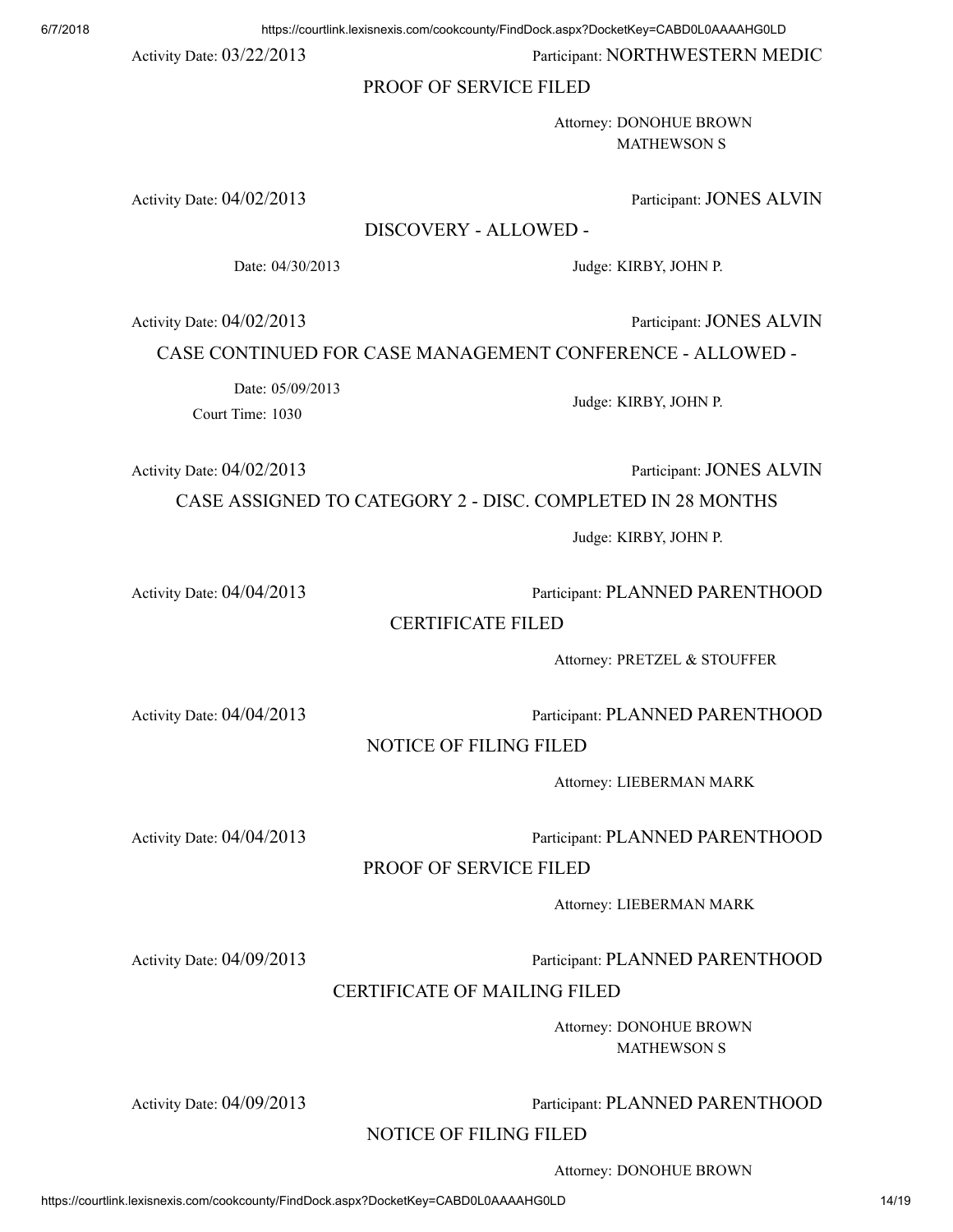MATHEWSON S

Activity Date: 05/09/2013 Participant: PLANNED PARENT

EXECUTE OR PERFORM - ALLOWED -

Date: 06/06/2013 Judge: KIRBY, JOHN P.

Activity Date: 05/09/2013 Participant: NORTHWESTERN

DISCOVERY - ALLOWED -

Date: 05/23/2013 Judge: KIRBY, JOHN P.

Activity Date:  $05/09/2013$  Participant: PLANNED PARENT

DISCOVERY - ALLOWED -

Date: 05/23/2013 Judge: KIRBY, JOHN P.

Activity Date:  $05/09/2013$  Participant: JONES

CASE CONTINUED FOR CASE MANAGEMENT CONFERENCE - ALLOWED -

Date: 06/21/2013

Court Time: 1030

Activity Date:  $06/21/2013$  Participant: PLANNED PARENTHOO

Judge: KIRBY, JOHN P.

TAKING OF DEPOSITION - ALLOWED -

Date: 08/22/2013 Judge: KIRBY, JOHN P.

Activity Date:  $06/21/2013$  Participant: PLANNED PARENTHOO

Activity Date:  $06/21/2013$  Participant: JONES

DISCOVERY - ALLOWED -

Activity Date:  $06/21/2013$  Participant: JONES

CASE CONTINUED FOR CASE MANAGEMENT CONFERENCE - ALLOWED -

Date: 08/29/2013

Court Time: 1030

Activity Date:  $06/25/2013$  Participant: PLANNED PARENTHOOD

CERTIFICATE FILED

DISCOVERY - ALLOWED -

Date: 07/12/2013 Judge: KIRBY, JOHN P.

Date: 07/12/2013 Judge: KIRBY, JOHN P.

Judge: KIRBY, JOHN P.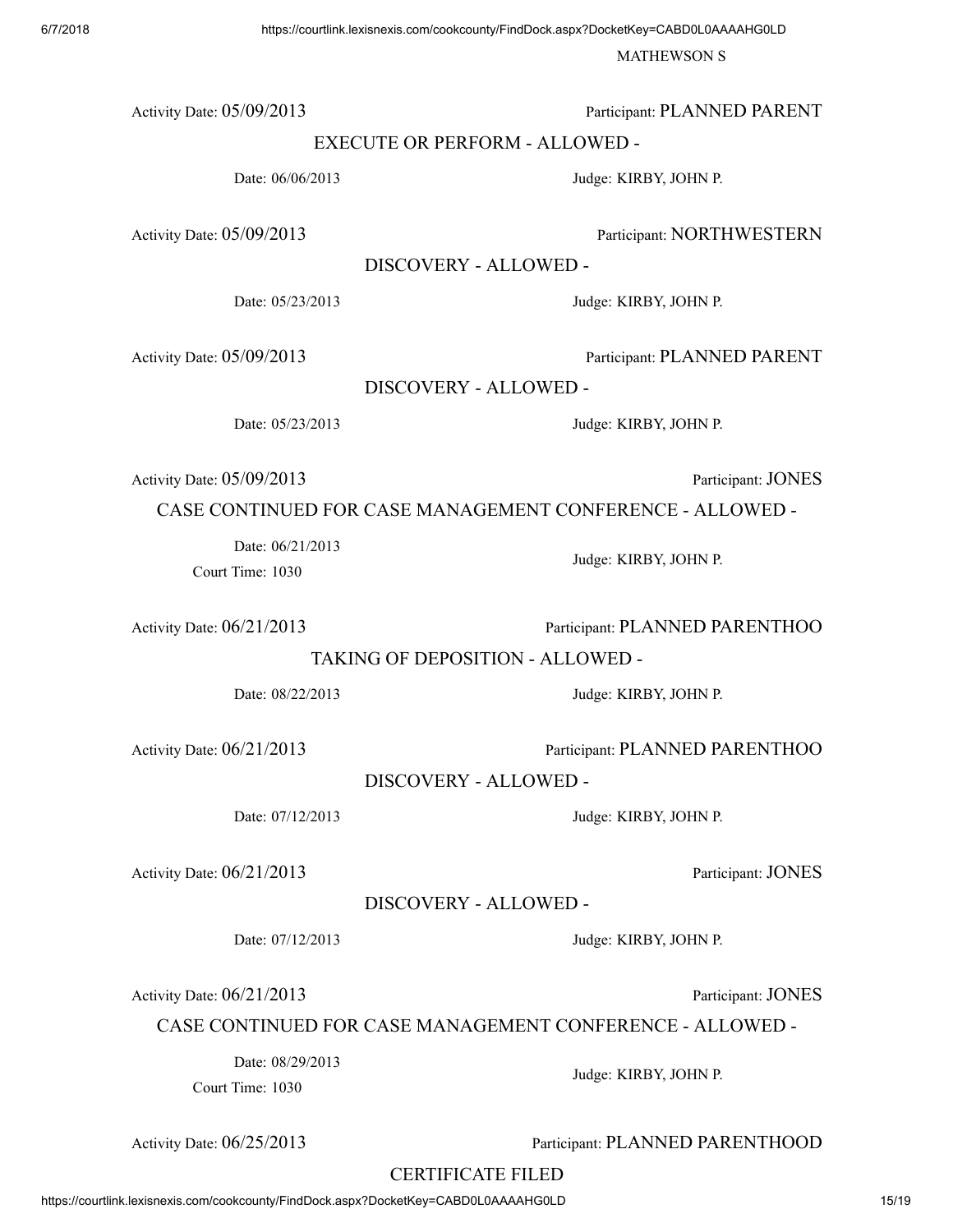Attorney: DONOHUE BROWN MATHEWSON S

#### Activity Date: 07/11/2013 Participant: NORTHWESTERN MED

#### EXTEND TIME - ALLOWED -

Date: 07/26/2013 Judge: KIRBY, JOHN P.

Activity Date:  $07/11/2013$  Participant: MCGUIRE DR.

EXTEND TIME - ALLOWED -

Date: 07/26/2013 Judge: KIRBY, JOHN P.

Activity Date: 07/11/2013 Participant: NORTHWESTERN MED

DISCOVERY - ALLOWED -

Date: 07/26/2013 Judge: KIRBY, JOHN P.

Activity Date: 07/11/2013 Participant: MCGUIRE DR.

DISCOVERY - ALLOWED -

Date: 07/26/2013 Judge: KIRBY, JOHN P.

Activity Date:  $07/26/2013$  Participant: NORTHWESTERN MEDIC

CERTIFICATE OF MAILING FILED

Attorney: DONOHUE BROWN MATHEWSON S

Activity Date:  $08/29/2013$  Participant: JONES A

CASE CONTINUED FOR CASE MANAGEMENT CONFERENCE - ALLOWED -

Date: 10/17/2013 Court Time: 1030

Judge: SAVAGE, DRELLA

Activity Date:  $10/17/2013$  Participant: JONES ALVIN

#### CASE CONTINUED FOR CASE MANAGEMENT CONFERENCE - ALLOWED -

Date: 10/29/2013 Court Time: 1030

Activity Date:  $10/29/2013$  Participant: JONES ALVIN

CASE CONTINUED FOR CASE MANAGEMENT CONFERENCE - ALLOWED -

Date: 12/17/2013

Court Time: 1030

Judge: KIRBY, JOHN P.

Judge: KIRBY, JOHN P.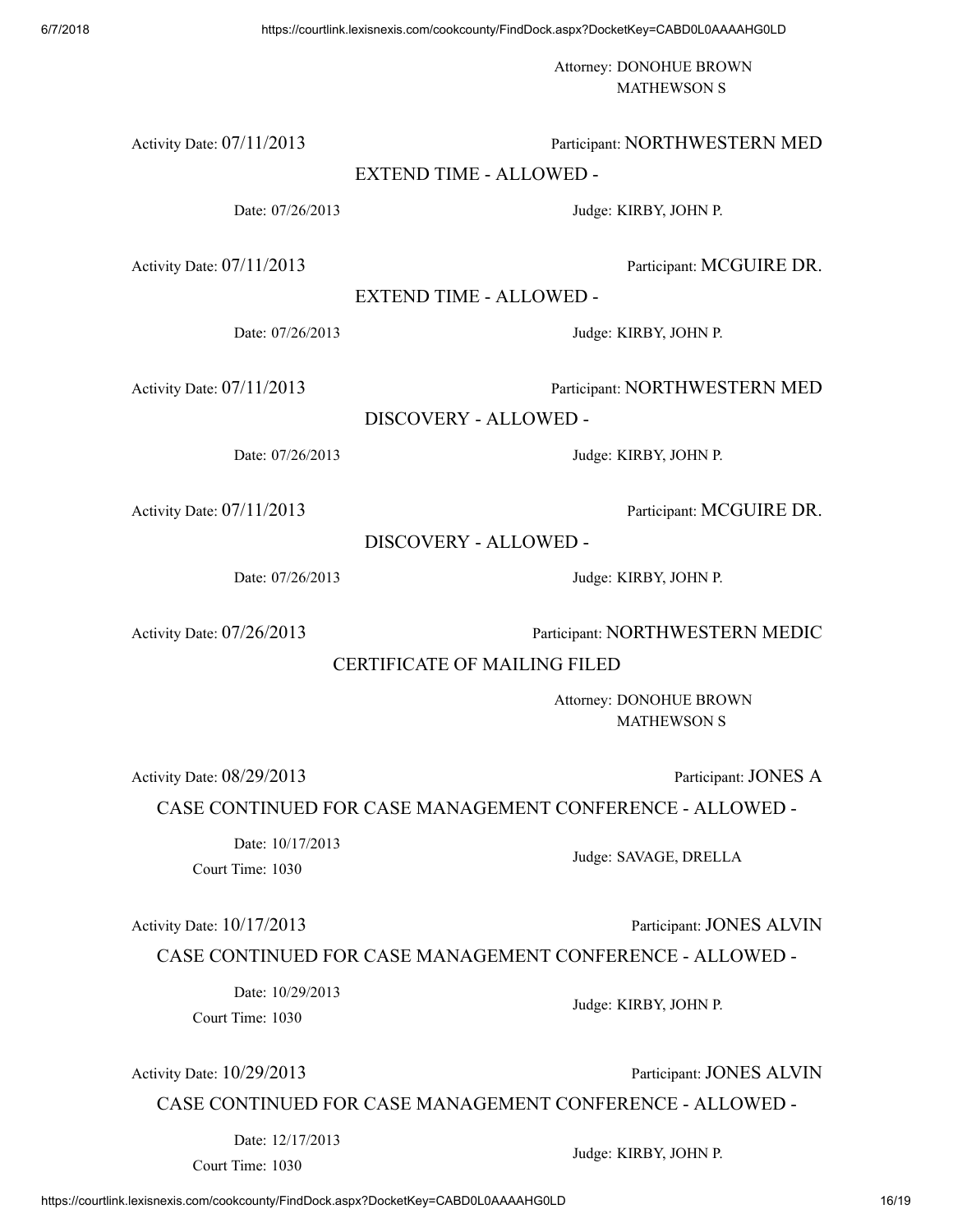Activity Date:  $12/17/2013$  Participant: JONES A

CASE CONTINUED FOR CASE MANAGEMENT CONFERENCE - ALLOWED -

Date: 01/13/2014

Court Time: 1030

Activity Date:  $12/20/2013$  Participant: JONES ALVIN

NOTICE OF MOTION FILED

Attorney: PHILLIPS LAW OFFICES

Judge: KIRBY, JOHN P.

Activity Date:  $12/20/2013$  Participant: JONES ALVIN

#### PROOF OF SERVICE FILED

Attorney: PHILLIPS LAW OFFICES

Activity Date:  $12/20/2013$  Participant: JONES ALVIN

MOTION FILED

Attorney: PHILLIPS LAW OFFICES

Activity Date:  $12/20/2013$  Participant: GITTLER MANDY

VOLUNTARY DISMISSAL SPECIFIC DEFENDANT W/LEAVE TO REFILE-ALLOWED

Judge: KIRBY, JOHN P.

Activity Date:  $12/20/2013$  Participant: MCKNIGHT TACOMA

VOLUNTARY DISMISSAL SPECIFIC DEFENDANT W/LEAVE TO REFILE-ALLOWED

Judge: KIRBY, JOHN P.

Activity Date:  $12/20/2013$  Participant: MCGUIRE JAMIE

VOLUNTARY DISMISSAL SPECIFIC DEFENDANT W/LEAVE TO REFILE-ALLOWED

Judge: KIRBY, JOHN P.

Activity Date:  $01/13/2014$  Participant: JONES

FILE AMENDMENT OR ADDITIONAL OR AMENDED PLEADINGS - ALLOWED -

Date: 01/27/2014 Judge: CALLAHAN, JOHN P.

Activity Date:  $01/13/2014$  Participant: JONES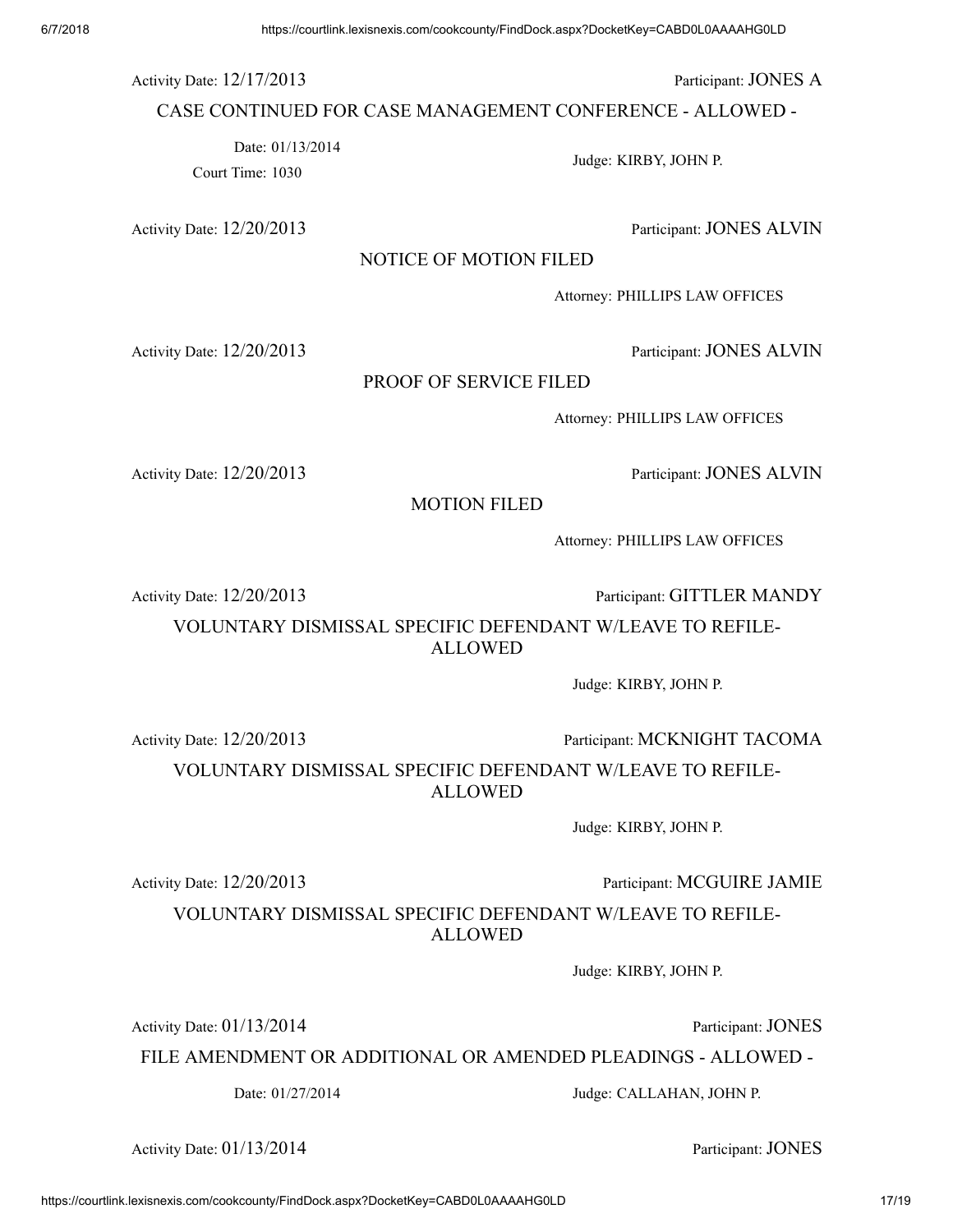#### CASE CONTINUED FOR CASE MANAGEMENT CONFERENCE - ALLOWED -

Court Time: 0900

Date: 01/27/2014

Activity Date:  $01/22/2014$  Participant: JONES ALVIN JR

## AFFIDAVIT FILED

Attorney: PHILLIPS LAW OFFICES

Judge: CALLAHAN, JOHN P.

Activity Date:  $01/22/2014$  Participant: JONES ALVIN JR

CERTIFICATE FILED

Attorney: PHILLIPS LAW OFFICES

Activity Date: 01/22/2014 Participant: JONES ALVIN JR

EXHIBITS FILED

Attorney: PHILLIPS LAW OFFICES

Activity Date:  $01/22/2014$  Participant: JONES ALVIN JR

### NOTICE OF FILING FILED

Attorney: PHILLIPS LAW OFFICES

Activity Date:  $01/22/2014$  Participant: JONES ALVIN JR

## PETITION FILED

Attorney: PHILLIPS LAW OFFICES

Activity Date: 01/22/2014 Participant: JONES ALVIN JR

## PROOF OF SERVICE FILED

Attorney: PHILLIPS LAW OFFICES

DISMISS BY STIPULATION OR AGREEMENT

Judge: CALLAHAN, JOHN P.

Activity Date:  $01/24/2014$  Participant: PLANNED PARENTHOO

DISBURSE MONIES OR FUNDS - ALLOWED -

Ad Damnum Amount: 2000000.00 Judge: CALLAHAN, JOHN P.

Activity Date: 01/24/2014 **Participant: JONES ALVIN** 

Activity Date:  $01/24/2014$  Participant: JONES ALVIN